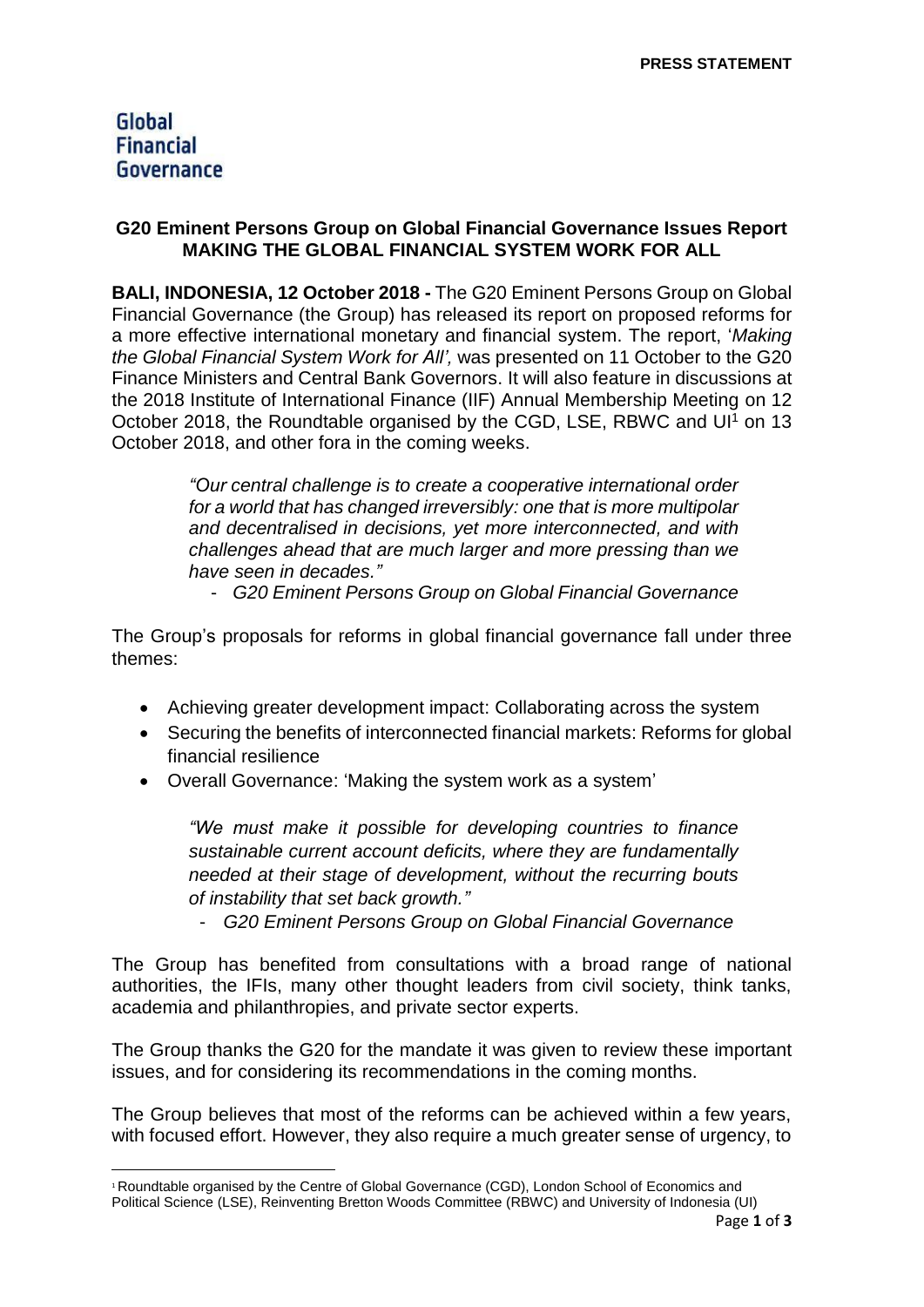enable the international community to meet the much larger challenges of the decade ahead.

For more information on the report, please visit [www.globalfinancialgovernance.org.](http://www.globalfinancialgovernance.org/)

*#GlobalFinancialGovernance*

. . . . .

**ANNEX**

## **About the G20 Eminent Persons Group on Global Financial Governance**

The Group was formally established by the G20 Finance Ministers and Central Bank Governors in April 2017. Its mandate was to recommend reforms to the global financial architecture and governance of the system of international financial institutions so as to promote economic stability and sustainable growth in a new global era.

## Members

**Tharman Shanmugaratnam (Chair) -** Deputy Prime Minister and Coordinating Minister for Economic and Social Policies, Singapore; Chairman, Monetary Authority of Singapore; Chairman of the Group of Thirty; former Chairman of the International Monetary and Financial Committee

**Sufian Ahmed** - Advisor to the Prime Minister of Ethiopia; former Minister for Finance and Economic Development, Ethiopia; former Vice-Chair of the Intergovernmental Group of Twenty-Four on International Monetary Affairs and Development

**Ali Babacan** - Former Deputy Prime Minister for Economic and Financial Affairs; former Foreign Affairs Minister and former Treasury Minister, Turkey

**Marek Belka** - Former Chairman of the Development Committee; former Prime Minister, Poland; former President of the National Bank of Poland

**Ngozi Okonjo-Iweala** - Chairperson of the Board of GAVI; former Coordinating Minister for the Economy and Minister for Finance, Nigeria; former Managing Director of the World Bank

**Raghuram Rajan** - Katherine Dusak Miller Distinguished Service Professor of Finance at Booth School of Business, University of Chicago; former Governor of the Reserve Bank of India; former Economic Counsellor and Director of Research of the International Monetary **Fund** 

**Fabrizio Saccomanni** - Chairman of the Board of Directors of UniCredit; former Minister for Economy and Finance, Italy; former Director General of the Bank of Italy

**Lord Nicholas Stern** - IG Patel Professor of Economics and Government at London School of Economics and Political Science; former Chief Economist and Senior Vice-President of the World Bank; former Chief Economist of the European Bank for Reconstruction and **Development**